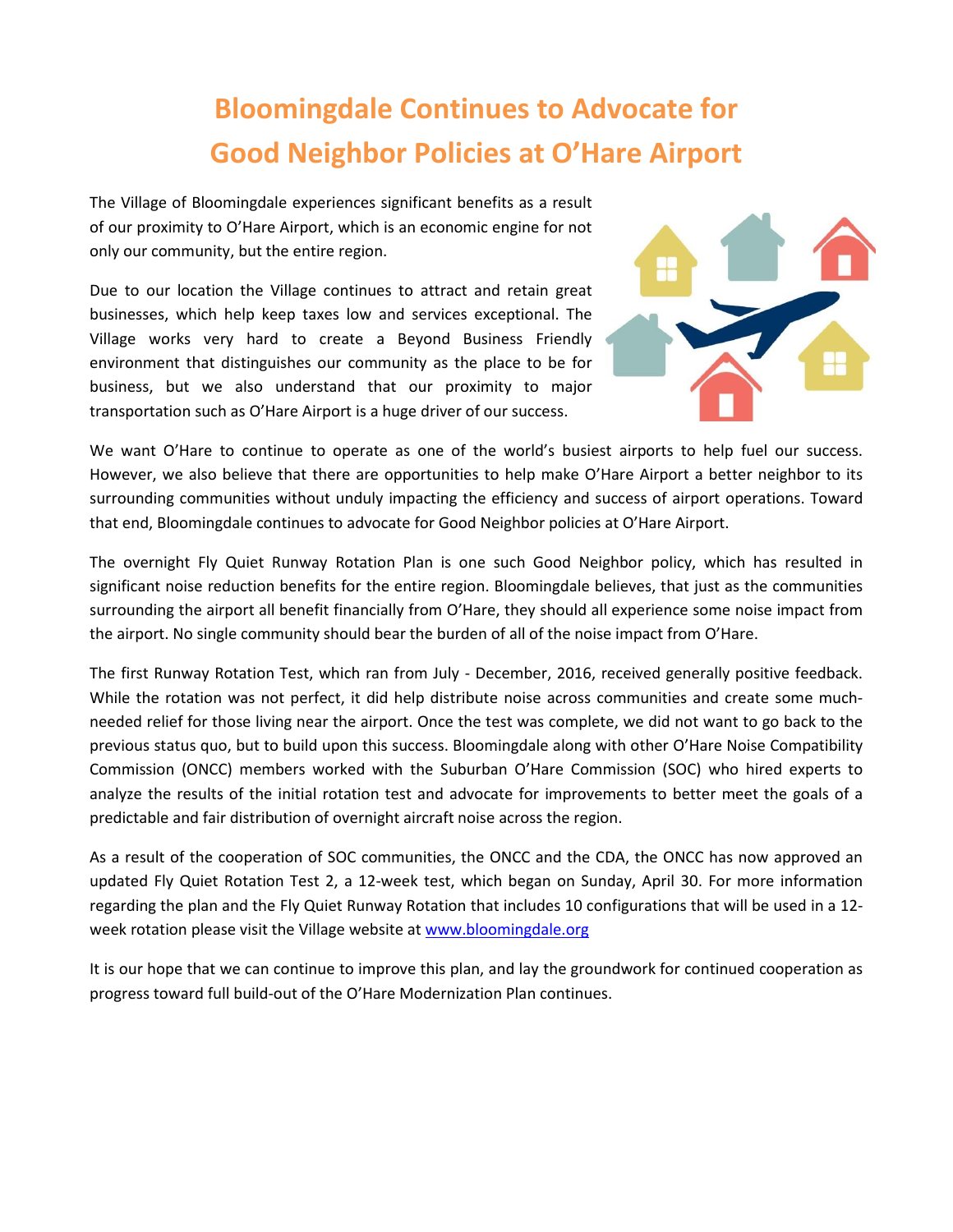# **Fly Quiet Test 2: Overnight Runway Rotation Plan Updated for 12-Week Test Beginning April 30, 2017**

On March 10, the O'Hare Noise Compatibility Commission approved a second Fly Quiet Runway Rotation Test for a period of 12 weeks, beginning Sunday, April 30. The Fly Quiet Runway Rotation Test 2 features 10 total configurations in a 12- week rotation.

Five of the configurations were modified from the original test based in order to address several issues:

- Two configurations were changed to address FAA feedback that the old configurations resulted in ground conflict between movements by taxiing aircraft and arriving/departing runways;
- Two configurations were changed to reduce heavy usage of runway 33 for departures and runway 22 for arrivals.
- One configuration was changed in order to reduce the number of mixed-use/single runway configurations, which cause lower compliance with the configurations by air traffic controllers. The new configurations (K - O) are listed in green in the schedule below. Information on the old configurations (C, D, E, G, and J) can be found at the Runway Rotation Test website [\(www.airportprojects.net/flyquiettest\).](http://www.airportprojects.net/flyquiettest))

The goals of the original runway rotation test remain the same for the second test: provide short-term relief; reduce impacts to the highest impacted communities and provide predictability by publishing a rotation schedule that allows residents to predict periods of relief to the extent possible.

The Runway Rotation Test 2 has been designed to:

- Alternate east and west flow.
- Avoid consecutive community impacts.
- Avoid ground conflicts with taxiing aircraft.
- Reduce the number of mixed use/single runway configurations.
- Reduce the use of Runway 10L/28R.
- Reduce heavy usage of particular runways.
- Include Runway 15/33.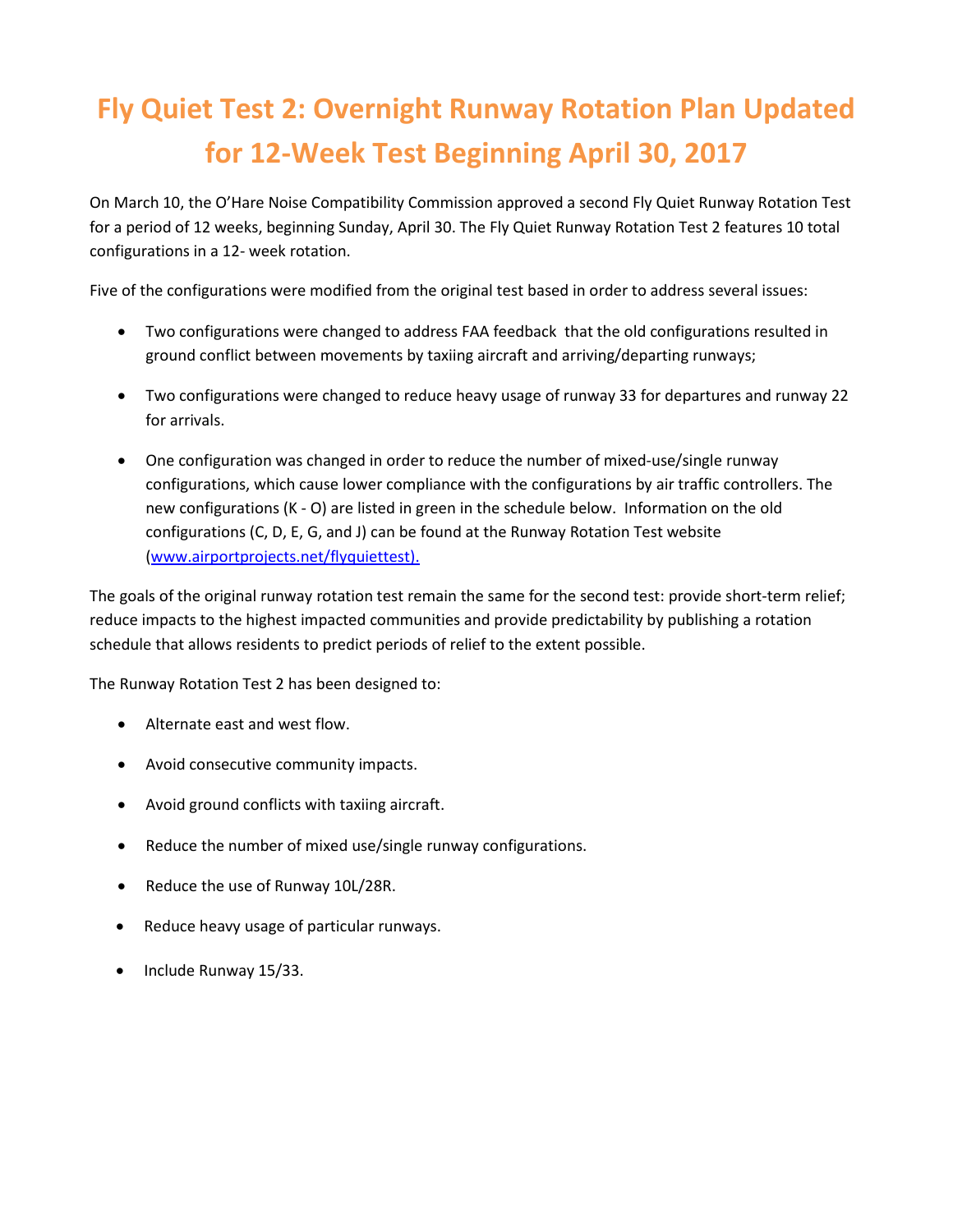# **Fly Quiet Rotation Test 2 Schedule April 30 - July 22, 2017**

Below is the schedule for the 12-week Fly Quiet Rotation Test 2, as approved by the FAA. Any modifications to the schedule due to construction or other circumstances will be posted at [www.airportprojects.net/flyquiettest.](http://www.airportprojects.net/flyquiettest.)









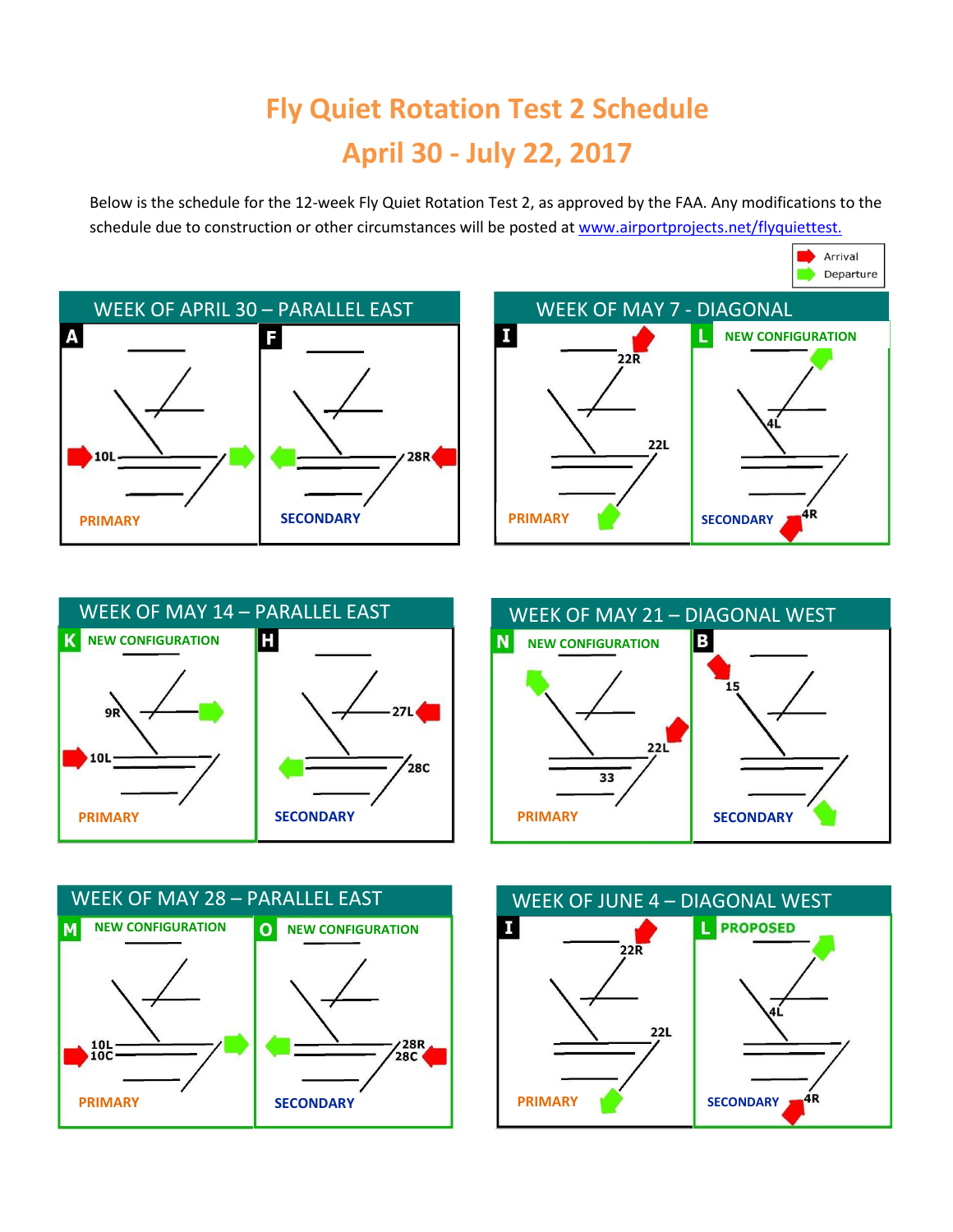







Notes:

 For each week, a primary and secondary runway use configuration is provided to accommodate potential changes in wind direction.



 $22L$ 

 Each weekly period will begin on Sunday evening at 10 p.m. or when demand allows for one arrival and one departure runway.